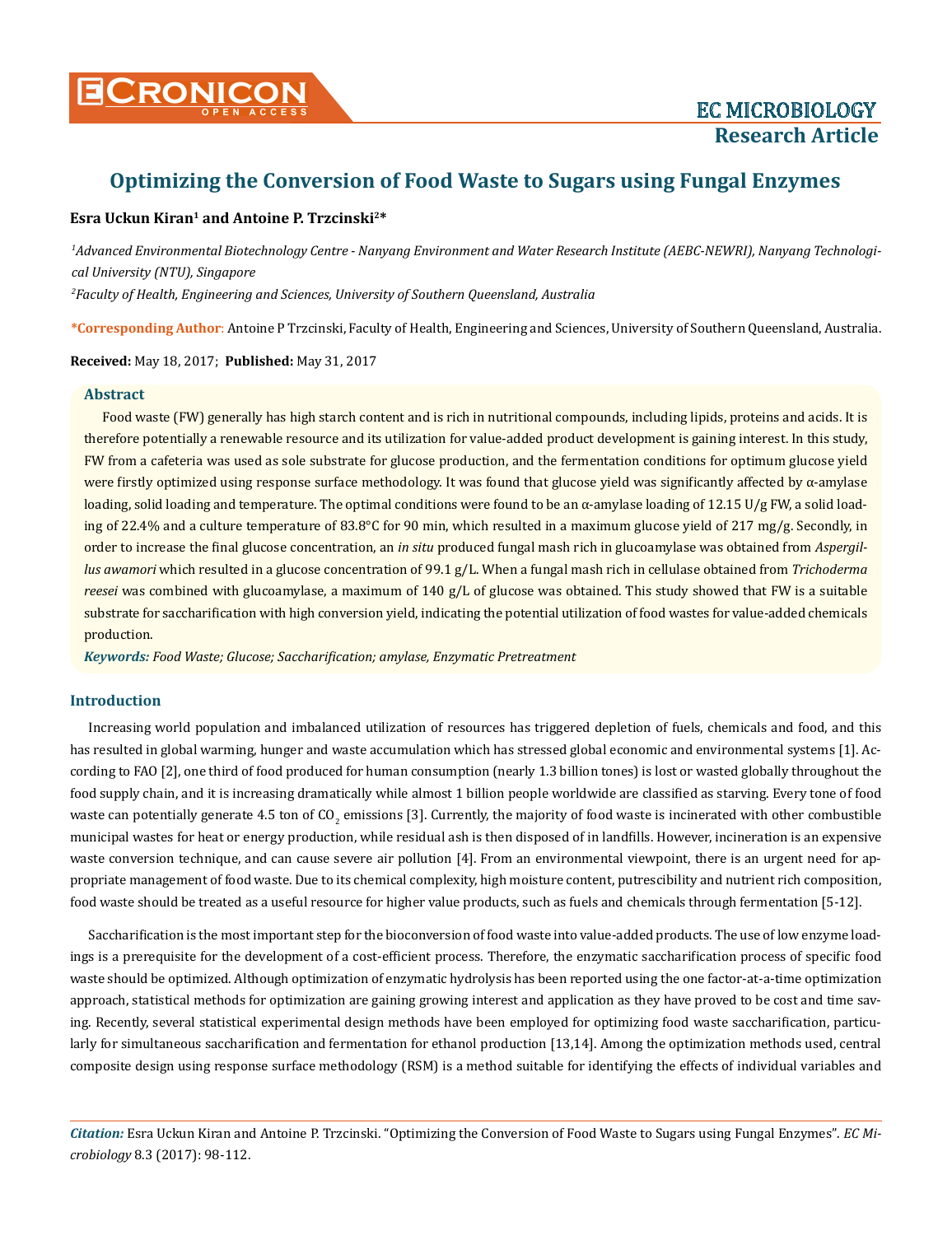for seeking the optimal conditions for a multivariable system efficiently. This approach reduces the number of experiments, improves statistical interpretation possibilities and reveals possible interactions among parameters. In the present work, RSM was employed to optimize selected parameters of enzymatic hydrolysis of cafeteria food waste with α-amylase and glucoamylase for improving glucose yield. Experiments were carried out under different operational conditions defined by four independent variables (substrate loading, α-amylase/solid ratio, pretreatment temperature and duration). The role of each variable, their interactions and statistical analysis to obtain predicted yields of glucose were explained by applying a third-order cubic model. Finally, the performance of commercial enzymes was compared to fungal enzymes obtained from *Aspergillus awamori* and *Trichoderma reesei.*

#### **Materials and Methods**

#### **Food waste characterization**

The food waste used in this study was collected from a local cafeteria at Nanyang Technological University (Singapore). The food waste was ground and homogenized in a blender and stored at -20°C pending use in experiments.

#### **Commercial enzymes**

Alpha-amylase and glucoamylase used in the experiments were supplied by Genencor, Danisco Singapore Pte Ltd (Singapore). The optimal pH ranges for α-amylase and glucoamylase were  $5.0 - 5.8$  and  $4.2 - 4.8$ , respectively. Amylase activity was assayed as described by Bernfeld [15]. One unit (1 U) of α-amylase activity was defined as the amount of enzyme releasing 1 μmol glucose equivalent per minute under the assay conditions.

#### **Commercial enzymes pretreatments**

Enzymatic pretreatments were conducted in 50 ml Duran bottles placed in a water bath. The suspensions were prepared by mixing the desired amounts of the prepared food waste, 100 mM sodium acetate buffer (pH 5) and α-amylase. Samples were then taken at several time intervals. After the liquefaction step using  $\alpha$ -amylase, glucoamylase pretreatment was conducted at a fixed enzyme loading ratio of 5 U/g food waste for 2 hours.

#### **Fungal strains and fungal enzymes production**

In a previous study [16], it was found that bakery wastes, particularly waste cake, were a good substrate for glucoamylase (GA) production. In this study, *A. awamori* obtained from ABM Chemicals Ltd (Cheshire, England) was used to produce GA from waste cake through Solid State Fermentation (SSF). The waste cake was first ground to a particle size of 1.2 to 2.0 mm, sieved and then stored at -20°C for further experiments. Prior to solid state fermentation, the moisture content was adjusted to 70% (wb) with 0.1 M phosphate buffer (pH 7.9). After sterilization by autoclaving at 120°C for 20 minutes, the flasks were cooled down, and then inoculated with *A. awamori* to obtain a spore concentration of  $10^{\circ}/\text{g}$  substrate, and the contents were mixed thoroughly with a sterile spatula. Ten grams of the mixture was distributed into several identical Petri dishes, and incubated at 30°C for 6 days under stationary conditions. The GA activity of the fungal mash harvested from two identical Petri dishes, was found to be 113.7 ± 5.2 U/gram dry solids. The fungal mash, i.e. the GA-rich fermented solids were obtained at the end of the fermentation, and it was directly used to hydrolyze mixed FW without further separation of produced enzymes.

FW contains carbohydrates other than starch like cellulose and hemicellulose. Therefore, the addition of cellulases and hemicellulases should further improve the final glucose concentration. For this reason, another fungus (*Trichoderma reesei*, ABM Chemicals Ltd, Cheshire, England) was used in solid state fermentation following the same procedure to produce a crude fungal mash rich in cellulases.

#### **Analytical methods**

Moisture and ash contents were determined according to analytical gravimetric methods [17]. Crude protein content was determined using HR Test'n tube TN kit (HACH, US) and calculated according to the Kjeldahl method with a conversion factor of 6.25. Starch content was determined using Megazyme's TN kit (Bray, Ireland). The lipid content was determined by hexane/isopropanol (3:2) method [18].

*Citation:* Esra Uckun Kiran and Antoine P. Trzcinski. "Optimizing the Conversion of Food Waste to Sugars using Fungal Enzymes". *EC Microbiology* 8.3 (2017): 98-112.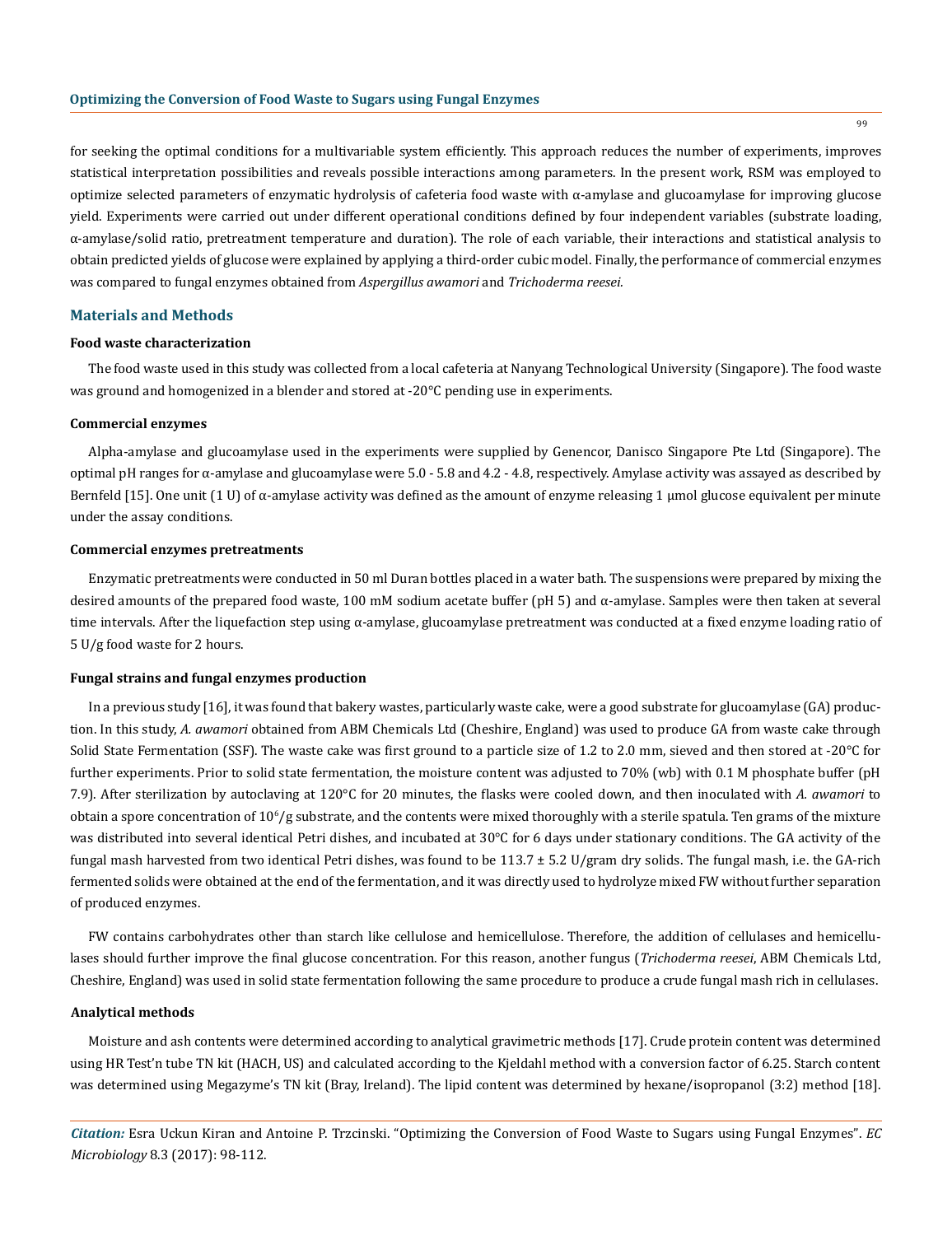The glucose concentration was determined with Optium Xceed blood glucose monitor (Abbott Diabetes Care, Oxon, UK) [19]. Glucoamylase (GA) activity was determined with 2% (w/v) of soluble starch (Sigma) as substrate at 60°C and pH 4.8. One unit (1 U) of GA activity was defined as the amount of enzyme releasing 1 micromole glucose equivalent per minute under the assay conditions. Cellulase activity was determined using the filter paper assay as described in IUPAC procedures, and expressed in filter paper units (FPU) [20]. All the analytical assays were conducted in triplicate. To determine the saccharification degree, a conversion factor of starch to glucose of 1.11 was used [21].

# **Experimental Design for commercial enzymes Hydrolysis**

A 2<sup>4</sup> full factorial design was used in the optimization of enzymatic hydrolysis of cafeteria food waste. Alpha-amylase loadings (X<sub>1</sub>, U/g FW), substrate loadings (X<sub>2</sub>, % in w/w), time (X<sub>3</sub>, hour) and temperature (X<sub>4</sub>, °C) were chosen as independent input variables. The glucose yield (mg/g FW) was used as a dependent output variable. A total of 30 experiments that included 16 cube points (runs 1 - 16), 8 star points (runs 17 - 24), and 6 replicas of the central point (runs 25 - 30) were performed to fit a third order polynomial model. The values of test variables at different temperature (42.5, 60, 77.5, 95, 112.5°C), solids (5-70%), enzyme loadings (0-14.75 U/g FW) and duration (0 - 4.25 hours) and their interaction according to central composite design (CCD) are shown in Table 2. The ranges of variables used in this work were selected based on literature and manufacturer's recommendations. For instance, 10 - 24 U/g dry solid is the recommended dosage range for starch hydrolysis, whereas  $0.04\%$  -  $0.08\%$  (w/w) dry solids is the most commonly used range for substrate loadings.

The central composite design experiments were carried out in 100 mL Duran bottles placed in a water bath. The fermentation media were prepared by mixing the desired amounts of food waste and buffer. Pretreatment experiments were started by α-amylase addition at desired concentrations. Samples were taken at different time intervals. After a certain period of liquefaction, a fixed dosage of glucoamylase (5 U/g FW) was added to the α-amylase pretreated food waste suspensions for saccharification.

#### **Statistical Analysis**

The data obtained from the central composite design experiments were analyzed using Design Expert (Stat-Ease Inc., Minneapolis, USA) (Version 8.0.7.1) software, and response surface curves, corresponding contour plots, regression coefficients and F values were obtained. Analysis of variance (ANOVA) was applied for the response function. The actions and interactions of the variables were estimated by the following third-order cubic equation:

$$
Y = b_0 + \sum b_i X_i + \sum b_{ij} X_{ij} + \sum b_i^2 X_i^2 + \sum i j^2 X_{ij}^2 + \sum i^2 j X_{ij}^2 + b_i^3 X_i^3
$$
 (1)

where Y is the predicted response for glucose yield (mg/g FW);  $b_{_0}$  is the intercept;  $b_{_{\rm i}}$  is the coefficient for linear direct effect;  $b_{_{\rm ij}}$  is the coefficient for interaction effect; b<sub>i</sub> and b<sub>i</sub> are the coefficients for quadratic and cubic effects (a positive or negative significant value implies possible interaction between the medium constituents);  $X_{\mu}$   $X_{\mu}$  and  $X_{\mu}$  are the independent variables. The quality of fit to the third order equation was expressed by the coefficient of determination  $(\mathbb{R}^2)$ , and its statistical significance was determined by the F-test. Variables with probability below 95% (P > 0.05) were regarded as not significant to the final models. Three-dimensional surface plots were drawn to illustrate the main and interactive effects of the independent variables on the dependent variables. The influence of experimental error on the central composite design was assessed with six replications at the central point of the experimental domain. Experiments were carried out in triplicate. Results were presented as the average of three independent trials. To maximize the glucose recovery from α-amylase pretreatment, numerical optimization was used for determination of the optimal levels of the four variables.

#### **Model validation**

Two sets of experiment were studied to validate the model. Enzymatic hydrolyses were conducted under the optimal conditions established from the experimental work:

(i)To obtain the highest glucose yield,  $\alpha$ -amylase loading of 12.15 U/g FW, solids loading of 22.41%, temperature of 84°C, and hydrolysis time of 90 minutes;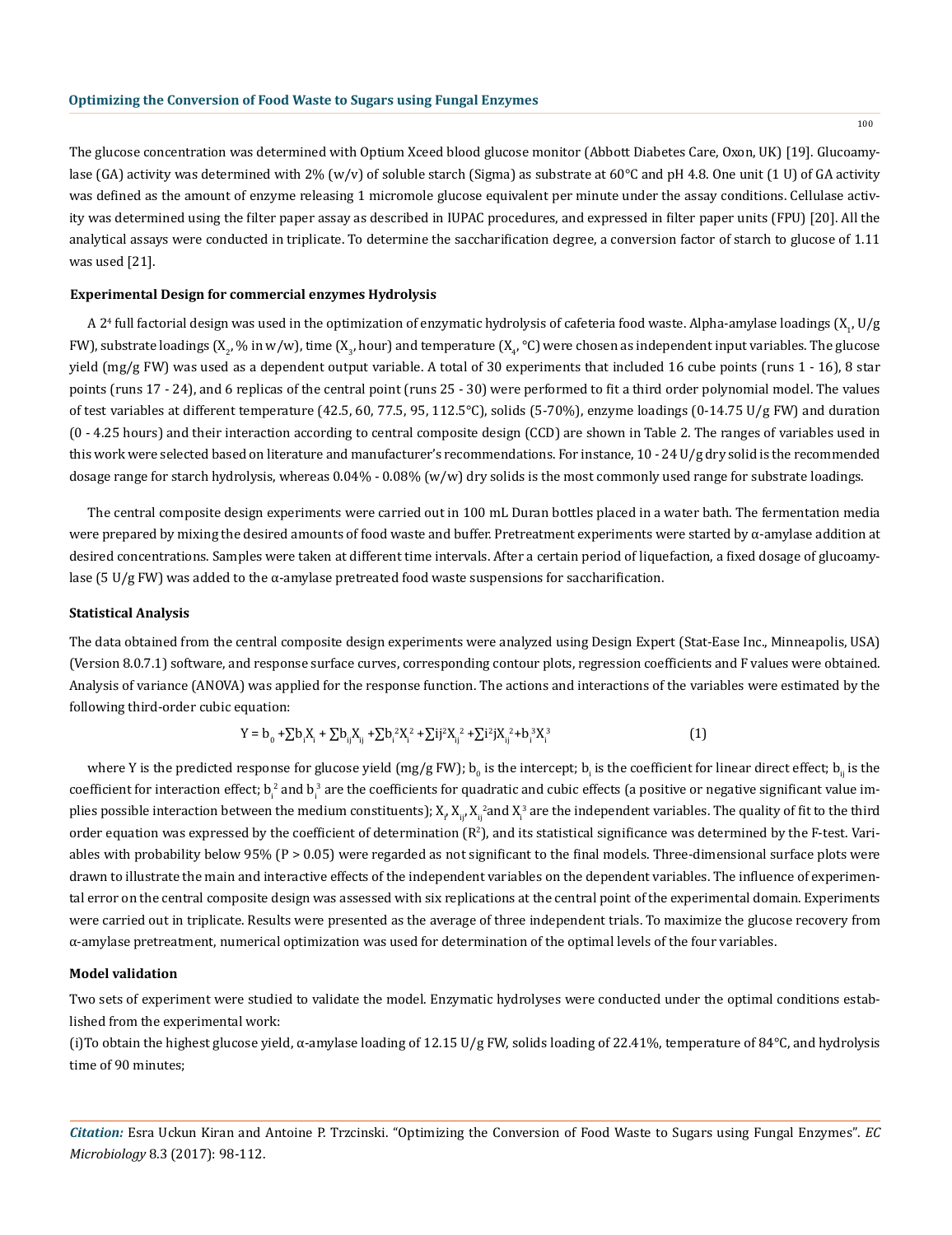(ii) To obtain high glucose yield at high solid but low enzyme loading:  $\alpha$ -amylase loadings of 10 U/g FW, solids loading of 35%, temperature of 81°C, and hydrolysis time of 123 minutes.

All experiments were performed in triplicate and standard deviations were calculated from the mean of the triplicate analyses.

# **Results and Discussion**

# **Food waste composition and characterization**

Table 1 shows the composition of the food waste used in this study. Approximately 57% of the total dry matter was starch.

| Moisture (%)    | $65.0 \pm 1.2$ |
|-----------------|----------------|
| Total Solid (%) | $35.0 + 1.2$   |
| TS/VS (%)       | $94.6 \pm 1.2$ |
| Starch (%), db  | $57.1 \pm 1.4$ |
| RS (%), db      | $1.6 \pm 0.0$  |
| Protein (%), db | $9.5 \pm 2.2$  |
| Lipid (%), db   | $11.2 \pm 0.5$ |
| Ash (%), db     | $3.8 + 0.3$    |

|  | Table 1: Composition of food waste used in this study. |  |
|--|--------------------------------------------------------|--|
|--|--------------------------------------------------------|--|

Total solid, starch, reducing sugar (RS), lipid, protein and ash contents were given in wt% on the basis of dry weight (db). Volatile solid (VS) contents were given as the %VS ratio on total solid basis.

#### **Optimization and modeling of glucose yield from commercial enzymes hydrolysis**

To optimize the saccharification and maximize the glucose production, the effects of solid and enzyme loadings, temperature and time were investigated through 30 sets of experiments as described earlier. The experimental conditions and the responses are summarized in Table 2.

A reduced cubic model was used to fit to experimental results. The regression equation (Equation 2) obtained after the analysis of variance (ANOVA) showed the dependence of the glucose concentration on substrate and enzyme loadings, time and temperature:

# $Y = +126.01 + 77.28 * X_1 + 40.49 * X_2 + 23.22 * X_3 + 15.63 * X_4 - 10.14 * X_{12} + 4.05 * X_{13} - 0.082 * X_{14} - 3.41 * X_{23} - 31.45 *$  $X_{24}$  - 3.11 \*  $X_{34}$  - 32.08 \*  $X_{11}$   $X_2$  -24.12\* $X_1X_{22}$  (2)

where X<sub>1</sub>, X<sub>2</sub>, X<sub>3</sub> and X<sub>4</sub> are independent variables representing the α-amylase loading, substrate loading, time and temperature, respectively, and Y represents the glucose yield (mg/g FW) as a response variable. The ANOVA analysis suggested that Equation 2 was significant at the 95% confidence level  $(P < 0.001)$  (Table 3). The model F-value of 14.99 implies that the model is significant, and there is only a 0.01% chance that a "model F-value" this large could occur due to noise. Values of "Prob>F" less than 0.05 indicate that the model terms are significant, meaning that  $X_1$ ,  $X_2$ ,  $X_3$ ,  $X_4$ ,  $X_{12}$ ,  $X_{24}$ ,  $X_{11}$ ,  $X_{22}$ ,  $X_{44}$ ,  $X_{124}$ ,  $X_{112}$  and  $X_{111}$  are the significant model terms (Table 3). Whereas, the values greater than  $0.1$  indicate that the model terms are not significant. The coefficient of determination  $(\mathrm{R}^2)$  for the enzyme activity was calculated as 0.98, showing that the model can explain 98% of variability in the response. The parity plot (Figure 1) shows the correlation between the experimental and predicted values of the response. It represents an acceptable variation between the experimental and predicted glucose yields in the range of the operating variables. The high value of  $\rm R_{2}$  indicates that the reduced cubic equation can provide a reasonable description of the system performance in the given experimental domain. Adequate precision measures the signal to noise ratio and a ratio greater than 4 is desirable. In this study, a ratio of 16.62 was obtained, indicating that noise was negligible. Therefore, the proposed model can be used to navigate the design space.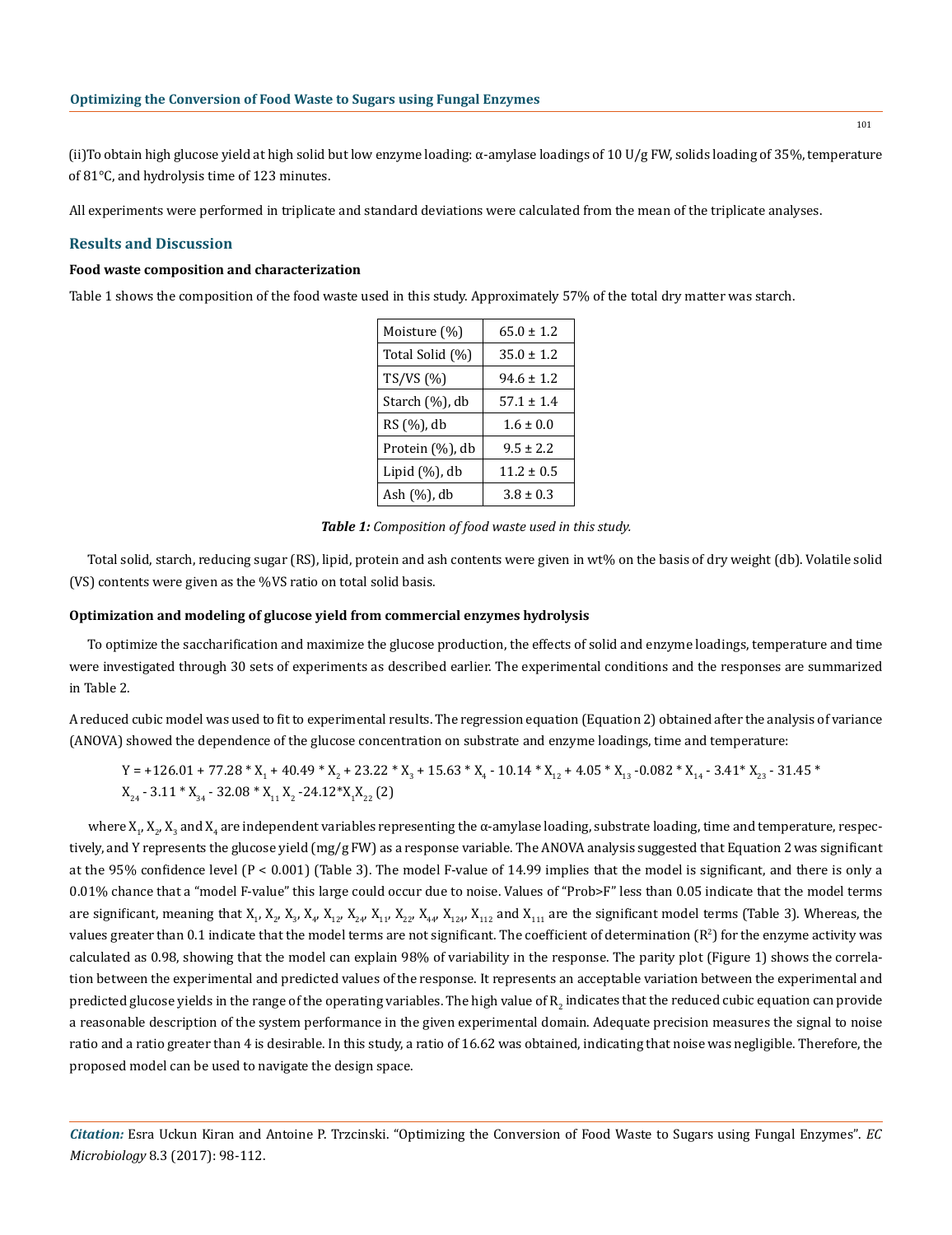|             |                       |                       |                                          |                       |                     | Glucose yield (mg/g FW) |  |  |
|-------------|-----------------------|-----------------------|------------------------------------------|-----------------------|---------------------|-------------------------|--|--|
| <b>Run</b>  | $X_1$ <sup>a</sup>    | $X_2^{\ b}$           | $X_d$ <sup>d</sup><br>$X_3$ <sup>c</sup> |                       | <b>Experimental</b> | <b>Predicted</b>        |  |  |
|             | <b>Actual (coded)</b> | <b>Actual (coded)</b> | <b>Actual (coded)</b>                    | <b>Actual (coded)</b> |                     |                         |  |  |
| $\mathbf 1$ | $10 (+1)$             | $10(-1)$              | $3(+1)$                                  | $60(-1)$              | 111.48              | 112.50                  |  |  |
| $\sqrt{2}$  | $10 (+1)$             | $50 (+1)$             | $3(+1)$                                  | $60(-1)$              | 127.43              | 127.60                  |  |  |
| 3           | $0.5(-1)$             | $50 (+1)$             | $3(+1)$                                  | $60(-1)$              | 138.24              | 132.70                  |  |  |
| $\pmb{4}$   | $0.5(-1)$             | $10(-1)$              | $3(+1)$                                  | $60(-1)$              | 19.094              | 23.22                   |  |  |
| $\mathbf 5$ | $10 (+1)$             | $10(-1)$              | $0.5(-1)$                                | $60(-1)$              | 59.67               | 60.57                   |  |  |
| 6           | $10 (+1)$             | $50 (+1)$             | $0.5(-1)$                                | $60(-1)$              | 128.832             | 135.39                  |  |  |
| $\sqrt{ }$  | $0.5(-1)$             | $10(-1)$              | $0.5(-1)$                                | $60(-1)$              | 1.7784              | 0.56                    |  |  |
| $\, 8$      | $0.5(-1)$             | $50 (+1)$             | $0.5(-1)$                                | $60(-1)$              | 110.496             | 108.26                  |  |  |
| 9           | $0.5(-1)$             | $50 (+1)$             | $0.5(-1)$                                | $95 (+1)$             | 81.024              | 77.98                   |  |  |
| 10          | $0.5(-1)$             | $10(-1)$              | $0.5(-1)$                                | $95 (+1)$             | 131.415             | 135.26                  |  |  |
| 11          | $10 (+1)$             | $10(-1)$              | $3(+1)$                                  | $95 (+1)$             | 189.4               | 195.26                  |  |  |
| 12          | $10 (+1)$             | $50 (+1)$             | $0.5(-1)$                                | $95 (+1)$             | 112.99              | 114.79                  |  |  |
| 13          | $0.5(-1)$             | $10(-1)$              | $3(+1)$                                  | $95 (+1)$             | 133.944             | 138.99                  |  |  |
| 14          | $10 (+1)$             | $50 (+1)$             | $3(+1)$                                  | $95 (+1)$             | 120.673             | 116.76                  |  |  |
| 15          | $0.5(-1)$             | $50 (+1)$             | $3(+1)$                                  | $95 (+1)$             | 84.7675             | 87.33                   |  |  |
| 16          | 10(1)                 | $10(-1)$              | $0.5(-1)$                                | $95 (+1)$             | 141.898             | 137.40                  |  |  |
| 17          | 14.75 $(+\alpha)$     | 30(0)                 | 1.75(0)                                  | 77.5 (0)              | 136.785             | 135.3                   |  |  |
| 18          | $0.0$ (- $\alpha$ )   | 30(0)                 | 1.75(0)                                  | 77.5(0)               | 132.66              | 134.64                  |  |  |
| 19          | 5.25(0)               | 70 $(+\alpha)$        | 1.75(0)                                  | 77.5(0)               | 94.7575             | 95.33                   |  |  |
| 20          | 5.25(0)               | $5(-\alpha)$          | 1.75(0)                                  | 77.5(0)               | 31.0465             | 30.75                   |  |  |
| 21          | 5.25(0)               | 30(0)                 | $4.25 (+\alpha)$                         | 77.5(0)               | 139.095             | 136.29                  |  |  |
| 22          | 5.25(0)               | 30(0)                 | $0(-\alpha)$                             | 77.5(0)               | 79.2                | 79.86                   |  |  |
| 23          | 5.25(0)               | 30(0)                 | 1.75(0)                                  | 112.5 $(+\alpha)$     | 80.8725             | 84.11                   |  |  |
| 24          | 5.25(0)               | 30(0)                 | 1.75(0)                                  | 42.5 $(-\alpha)$      | 17.013              | 18.89                   |  |  |
| 25          | 5.25(0)               | 30(0)                 | 1.75(0)                                  | 77.5(0)               | 138.6               | 123.48                  |  |  |
| 26          | 5.25(0)               | 30(0)                 | 1.75(0)                                  | 77.5(0)               | 132.825             | 123.48                  |  |  |
| 27          | 5.25(0)               | 30(0)                 | 1.75(0)                                  | 77.5 (0)              | 113.025             | 123.48                  |  |  |
| 28          | 5.25(0)               | 30(0)                 | 1.75(0)                                  | 77.5 (0)              | 131.67              | 123.48                  |  |  |
| 29          | 5.25(0)               | 30(0)                 | 1.75(0)                                  | 77.5(0)               | 106.755             | 123.48                  |  |  |
| 30          | 5.25(0)               | 30(0)                 | 1.75(0)                                  | 77.5(0)               | 125.565             | 123.48                  |  |  |

*Table 2: Central composite design with observed and predicted responses of glucose yields. Each row corresponds to a single experiment.*

*a Coded values of α-amylase loadings; <sup>b</sup> Coded values of substrate loadings; <sup>c</sup> Coded values of time; <sup>d</sup> Coded values of temperatures.*

*Citation:* Esra Uckun Kiran and Antoine P. Trzcinski. "Optimizing the Conversion of Food Waste to Sugars using Fungal Enzymes". *EC Microbiology* 8.3 (2017): 98-112.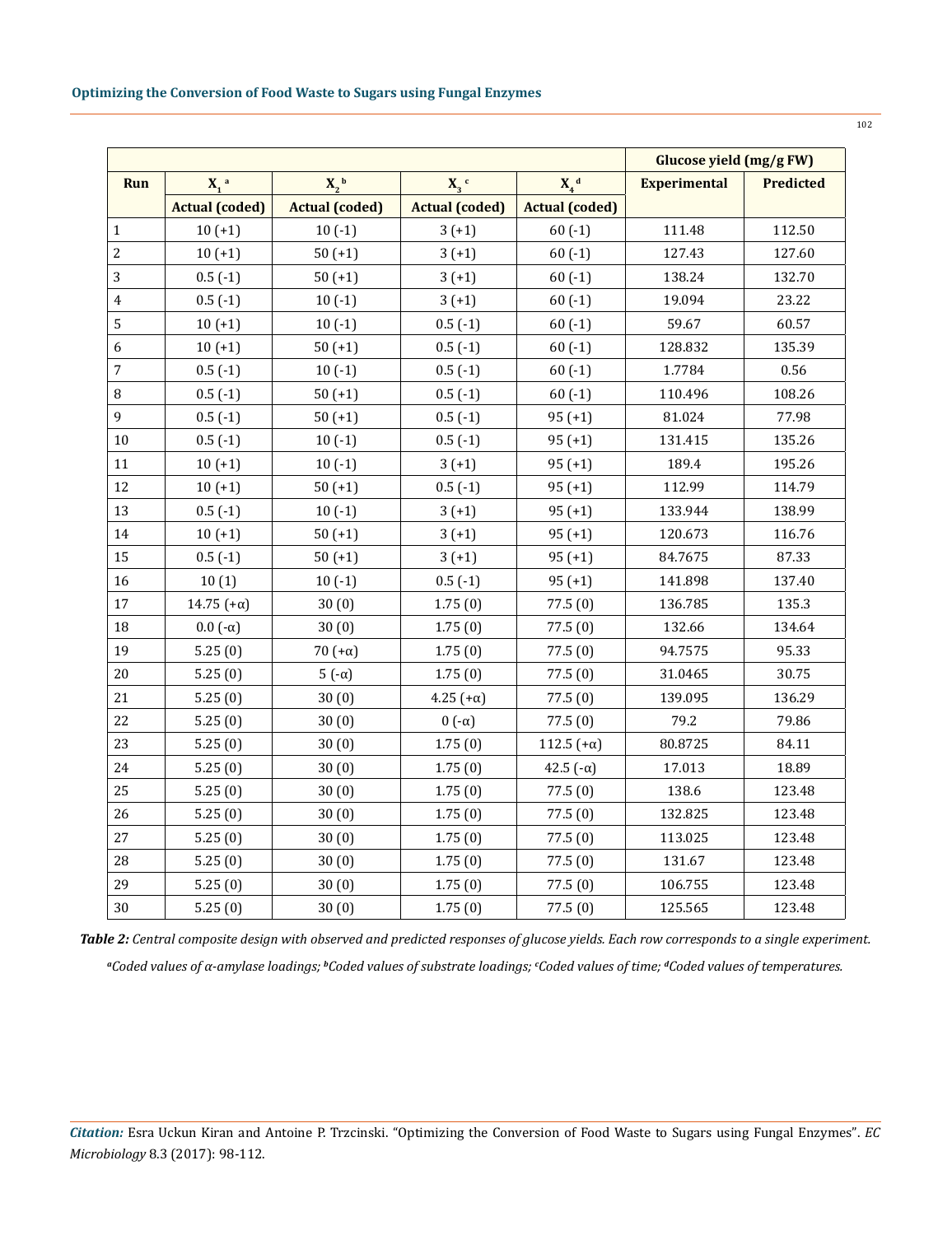

*Figure 1: The observed versus predicted glucose yields under the experimental conditions.*

| <b>Source</b>                  | <b>Sum of Squares</b> | <b>DF</b>    | <b>Mean Square</b> | <b>F</b> Value | $p$ -value Prob > F |
|--------------------------------|-----------------------|--------------|--------------------|----------------|---------------------|
| Model                          | 54091.08              | 23           | 2351.79            | 14.99          | $0.0014*$           |
| $X_1$ - α-amylase loading      | 1646.22               | $\mathbf{1}$ | 1646.22            | 10.50          | $0.0177*$           |
| X <sub>2</sub> -solid loading  | 5568.49               | $\mathbf{1}$ | 5568.49            | 35.50          | $0.0010*$           |
| $X_3$ - time                   | 2378.71               | $\mathbf{1}$ | 2378.71            | 15.17          | $0.0080*$           |
| $X_4$ - temperature            | 1953.31               | $\mathbf{1}$ | 1953.31            | 12.45          | $0.0124*$           |
| $\mathbf{X}_{\mathbf{12}}$     | 1644.28               | $\mathbf{1}$ | 1644.28            | 10.48          | $0.0177*$           |
| $\mathbf{X}_{\mathbf{13}}$     | 261.86                | $\mathbf{1}$ | 261.86             | 1.67           | 0.2438              |
| $\mathbf{X}_{\mathbf{23}}$     | 186.06                | $\mathbf{1}$ | 186.06             | 1.19           | 0.3179              |
| $\mathbf{X}_{\mathbf{24}}$     | 15826.45              | $\mathbf{1}$ | 15826.45           | 100.91         | $< 0.0001*$         |
| $\mathbf{X}_{\mathbf{11}}$     | 4978.60               | $\mathbf{1}$ | 4978.60            | 31.74          | $0.0013*$           |
| $\mathbf{X}_{\mathbf{22}}$     | 7167.27               | $\mathbf{1}$ | 7167.27            | 45.70          | $0.0005*$           |
| $X_{33}$                       | 669.73                | $\mathbf{1}$ | 669.73             | 4.27           | 0.0843              |
| $\mathbf{X}_{_{44}}$           | 9509.37               | $\mathbf{1}$ | 9509.37            | 60.63          | $0.0002*$           |
| $X_{124}$                      | 1487.35               | $\mathbf{1}$ | 1487.35            | 9.48           | $0.0217*$           |
| $\mathbf{X}_{\mathbf{112}}$    | 2883.95               | $\mathbf{1}$ | 2883.95            | 18.39          | $0.0052*$           |
| $\mathbf{X}_{\underline{111}}$ | 2545.79               | $\mathbf{1}$ | 2545.79            | 16.23          | $0.0069*$           |
| Residual                       | 941.04                | 6            | 156.84             |                |                     |
| Lack of Fit                    | 36.42                 | 1            | 36.42              | 0.20           | 0.6724              |
| Pure Error                     | 904.61                | 5            | 180.92             |                |                     |
| Corrected Total                | 55032.12              | 29           |                    |                |                     |

*Table 3: ANOVA for glucose yield during enzymatic hydrolysis of FW as a function of alpha-amylase loading (X<sup>1</sup> ), solid loading*   $(X_{2})$ , time  $(X_{3})$  and temperature  $(X_{4})$ .

*\*Significant variable; FW, food waste; DF, degree of freedom; determination coefficient (R<sup>2</sup> ), 0.98; adjusted determination coefficient (R<sup>2</sup> adj), 0.92; co-efficient of variation (CV), 11.94%; adequate precision ratio, 16.62.*

*Citation:* Esra Uckun Kiran and Antoine P. Trzcinski. "Optimizing the Conversion of Food Waste to Sugars using Fungal Enzymes". *EC Microbiology* 8.3 (2017): 98-112.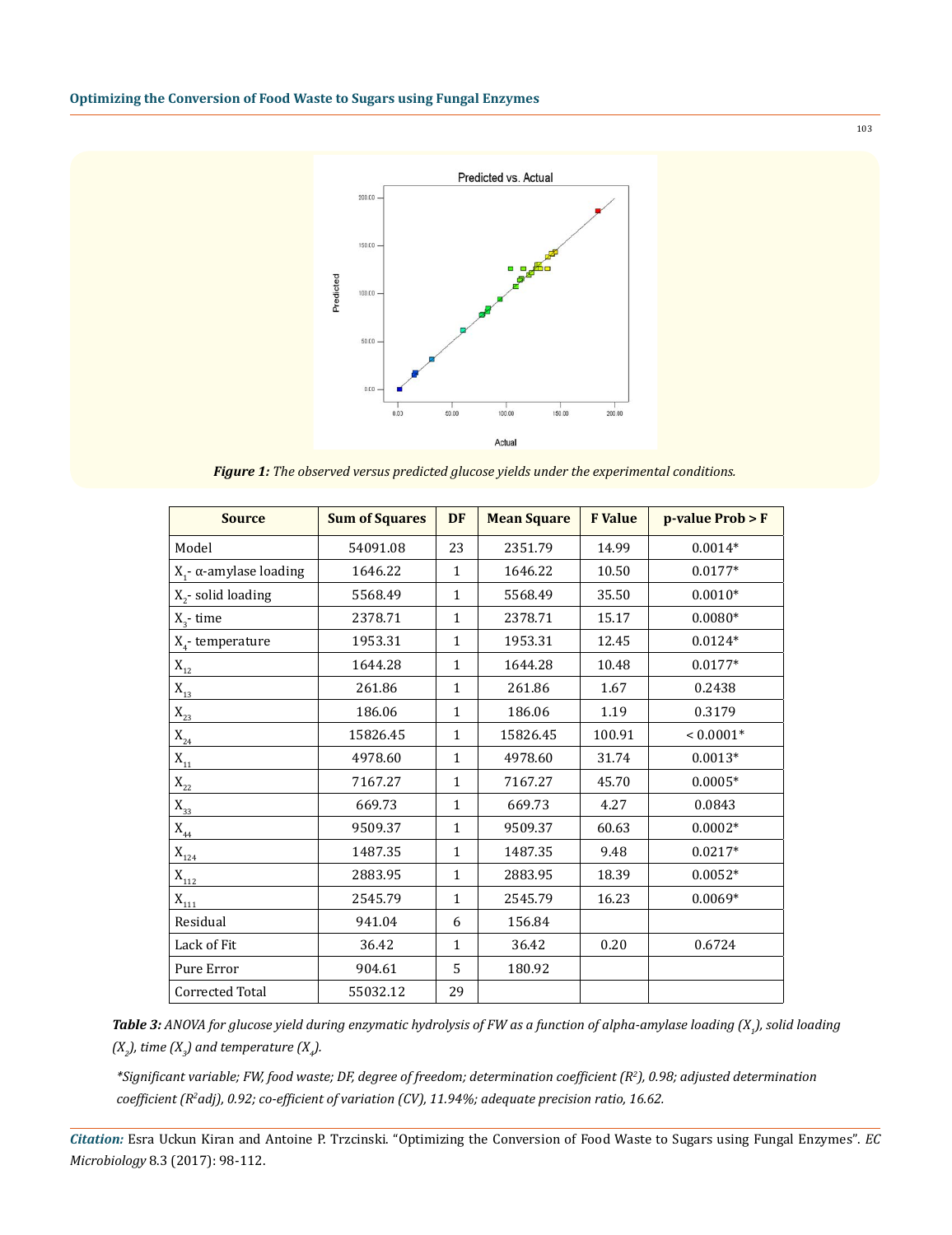104

The statistical analysis in table 3 suggests that all the independent variables have a significant effect on the response (i.e. glucose yield). The positive correlation between  $X_1$  and  $X_2$  indicate the presence of a linear, enhancing effect on the saccharification. However, the negative correlations among  $X_{1,2}$ ,  $X_{1,2}$ ,  $X_{2,3}$  and  $X_{3,4}$  suggest such quadratic and linear interaction would not favor the response (glucose yield), while the positive correlation for  $X_{13}$  improve the response. On the other hand, the negative coefficients for  $X_{112}$  and  $X_{122}$  expose the existence of cubic interaction effects that decrease the glucose production.

The response surface plots are presented in Figure 2 as a function of two variables at time t, while keeping the third and fourth variables constant (zero, coded units). It is apparent from Figure 2A that a glucose yield of 168.6 mg/g FW was obtained at an enzyme loading of 7.25 U/g FW within 105 minutes. At 80°C, the increasing solid loading from 20 to 35% resulted in 18% increase in the glucose yield (Figure 2A). However, when the substrate loading was further increased to 50% (w/w), the glucose yield decreased from 168.6 to  $154 \text{ mg/g FW}$ . This might be due to the increased density and decreased water content of the suspension which prevented the action of α-amylase on FW. The increase in glucose yield was 14.4% (increased from 139.8 to 160 mg/g FW) with an increase in the residence time from 30 to 90 minutes, while it was 7.5% (from 160 to 172 mg/g FW) from 90 to 150 minutes (Figure 2B) at 80°C using 7.25 U/g FW  $\alpha$ -amylase loading. With less than 25% solid loading the glucose yield did not improve more than 168 mg/g FW with time, while it was similar using more than 45% solid loading using 7.25 U/g FW  $\alpha$ -amylase loading. Therefore, the solid loadings should be between 25 - 45% to improve the hydrolysis. The α-amylase loading was also dependent on time and temperature (Figure 2C and 2D). The optimal α-amylase loading range should be between 7.3 and 13.2 U/g FW, otherwise more than 25% of the starch would remain intact. Using 35% solid loading, the highest glucose yield (203 mg/g FW) was obtained using 10.7 U/g FW  $\alpha$ -amylase at 83.8°C within 105 minutes. The increase in the glucose yield was negligible when the hydrolysis was extended for more than 3 hours (Figure 2D). Using the optimum temperature (83.8°C), the highest glucose yield (217 mg/g FW) was expected using 22.4% solid loadings for 90 minutes (2E).



*Citation:* Esra Uckun Kiran and Antoine P. Trzcinski. "Optimizing the Conversion of Food Waste to Sugars using Fungal Enzymes". *EC Microbiology* 8.3 (2017): 98-112.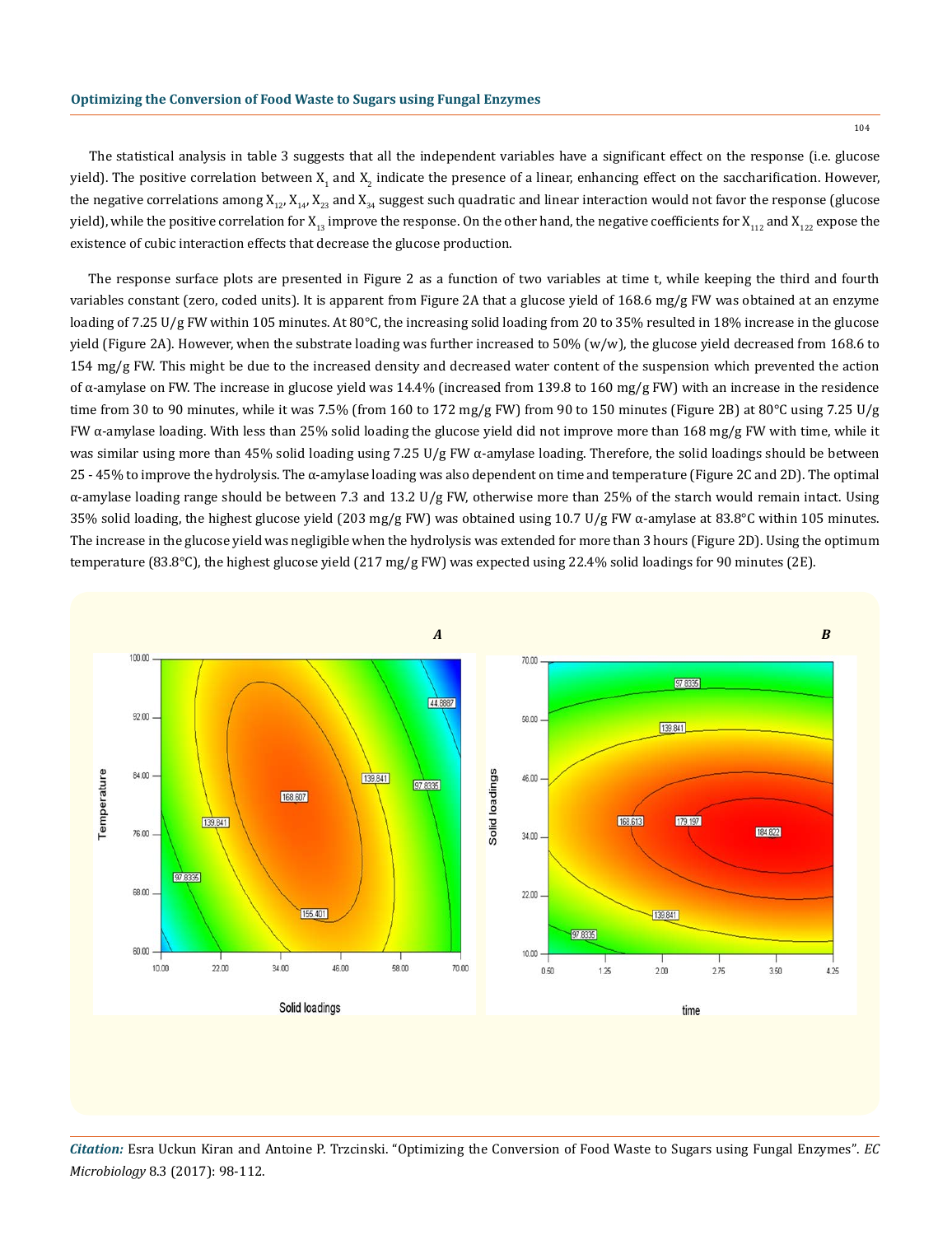



*Figure 2: Response surface plots, described by Eq. (2), representing the effect of solids loadings and temperature using 7.25 U/g FW α-amylase for 1.75h (2A); solids loadings and time using 7.25 U/g FW α-amylase at 80°C, (2B); α-amylase loadings and temperature using 35% solid loadings for 1.75h (2C); α-amylase loadings and time using 35% solid loadings at 83.8°C* 

*Citation:* Esra Uckun Kiran and Antoine P. Trzcinski. "Optimizing the Conversion of Food Waste to Sugars using Fungal Enzymes". *EC Microbiology* 8.3 (2017): 98-112.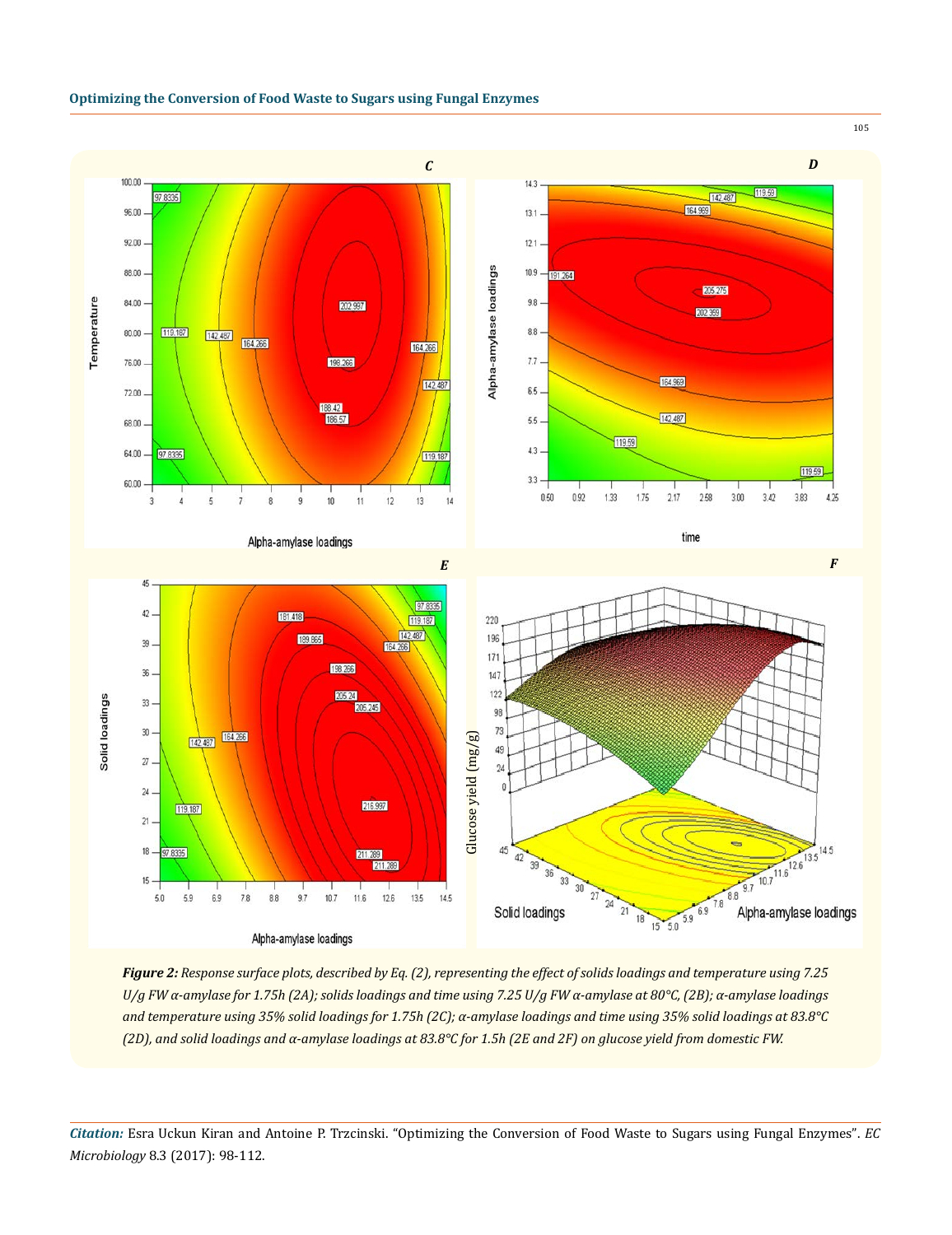#### **Model validation**

To validate the model developed in this work, the experiments were run under the optimal conditions for enzymatic hydrolysis obtained from the model prediction (i.e. enzyme loading of 12.15 U/g FW, FW loading of 22.4%, temperature of 84°C and fermentation time of 1.5h). Under these experimental conditions, a glucose yield of 217.5 mg/g FW was obtained, which was in excellent agreement with the predicted value of 217 mg/g FW as shown in Figure 2E. This shows a yield increase of 43% compared to 123.48 mg/g FW on average achieved in the non-optimized controls.

Another independent run resulted in a glucose yield of 214.5 mg/g FW under the following conditions: 10 U/g FW, 35% solids loading, at 81°C for 2.05h, which validates the accuracy of the model and the potential of FW to produce value-added products after enzymatic hydrolysis.

A glucose concentration of 53 g/L with a glucose yield of 217.5 mg/g FW were obtained using a solid loading of 22.4%, while 70.4 g/L with a glucose yield of 214.5 mg/g FW was achieved using a solid loading of 35% solid loading. This means that high solid loading would result in a lower glucose yield, but a higher glucose concentration.

#### **Comparison of commercial and fungal enzymes in the saccharification of FW**

Once the right conditions to optimize the glucose yield using commercial enzymes were found, the second objective was to increase the glucose concentration for potential biorefinery application, and compare the performances of commercial and fungal enzymes obtained after solid state fermentation. In order to compare the performance, the same enzymes dosage of 10 U/g FW was applied and in order to increase the glucose concentration, a solid loading of  $50\%(w/v)$  was applied in both cases.

It can be seen in Figure 3 that a glucose concentration of 99.1  $\pm$  7 g/L was obtained after 24 hours in the flasks supplied with the fungal mash, while 77.2  $\pm$  6.9 g/L was reached with commercial enzymes under the same experimental conditions. It should also be noted that the initial glucose production rate with the fungal mash was significantly higher than with commercial enzymes. Given the complex composition of FW, different enzymes are required for a high-efficiency hydrolysis and saccharification, and the fungal mash contains tailor-made enzymes mixture well adapted for the hydrolysis of starch and the subsequent saccharification.

The glucose concentration that can be derived from FW depends on the carbohydrate content of FW. Kim et al. [22] studied the saccharification of different kind of FWs using an enzyme cocktail containing cellulolytic and amylolytic enzymes, and found that high reducing sugars concentration was obtained from cafeteria FW with high organic content as compared to the FWs collected from apartments and restaurants with relatively low organic contents.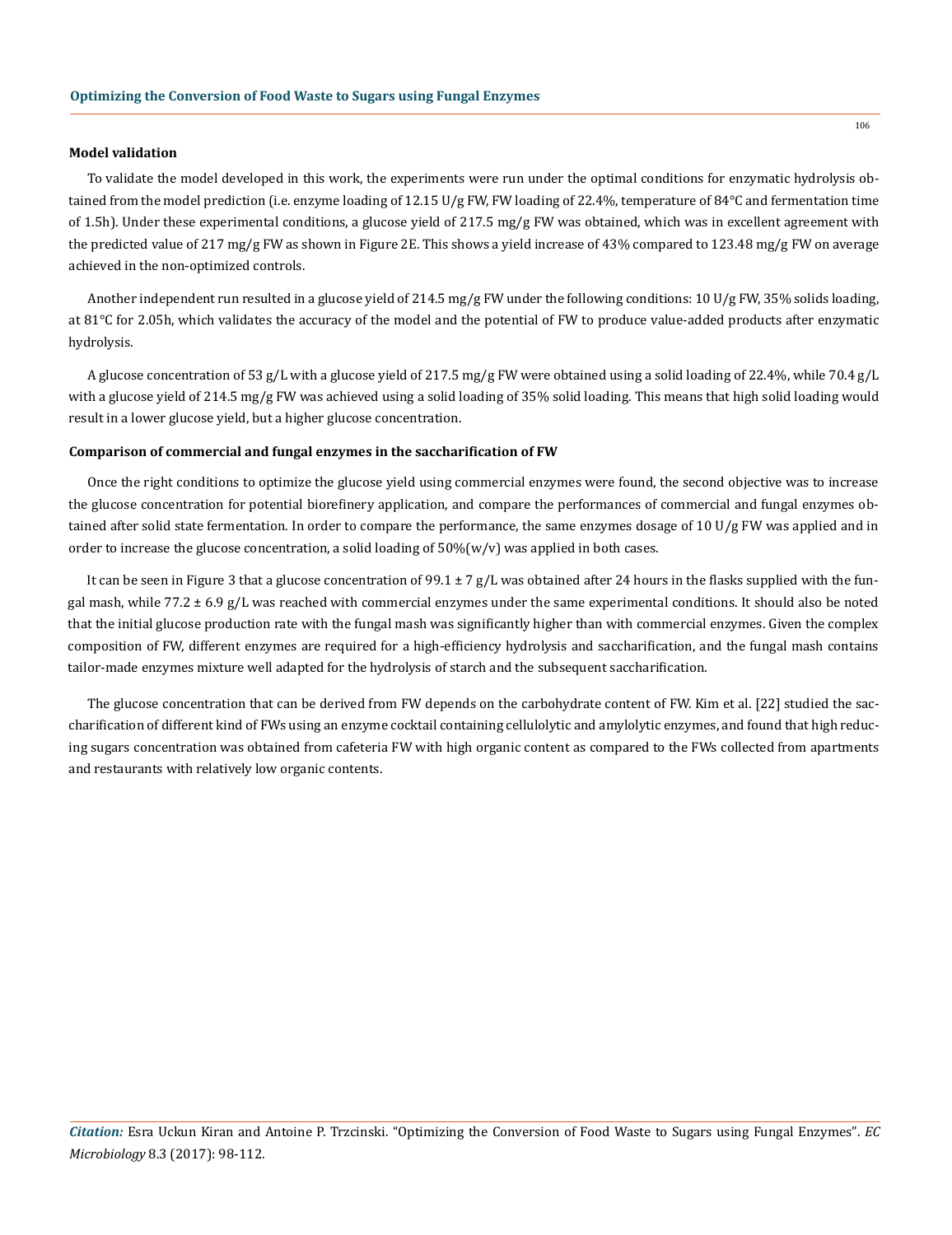

*Figure 3: Comparison of commercial enzymes and fungal enzymes (10 U/g FW) hydrolysis of food waste. Each data point is the average of triplicate measurements from duplicate experiments and the error bars represents the standard deviations.*

Cekmecelioglu and Uncu [23] developed a complex pre-treatment procedure involving multiple commercial enzymes namely α-amylase, glucoamylase, cellulase and β-glucosidase. During liquefaction, α-amylase was added (120 U/g dry substrate) to the waste and kept at 95°C for 1 hour at 100 rpm and pH 5.5. The saccharification proceeded simultaneously when adding the enzymes glucoamylase (120 U/g dry substrate), cellulase (8 FPU/g dry substrate) and β-glucosidase (50 U/g dry substrate) at 55°C. The highest glucose concentration was only 64.8 g/L achieving 70% conversion after 6 hours of enzymatic hydrolysis of FW (Table 4).

| <b>Enzyme</b>                             | <b>Vessel type</b> | <b>Conditions</b>         | <b>Concentration</b> |           | <b>References</b>           |
|-------------------------------------------|--------------------|---------------------------|----------------------|-----------|-----------------------------|
|                                           |                    |                           | (g RS/L)             |           |                             |
| $GA(0.16\% (v/v))$                        | 500 mL flask       | 46.3 $^{\circ}$ C, pH5.2, | 120.1                | <b>NR</b> | Kim., et al. [13]           |
|                                           | with 100 mL        | 4h, $S/L:1 (v/v)$         |                      |           |                             |
|                                           | working vol.       |                           |                      |           |                             |
| GA (170 mg/kg FW)                         | 3L jar with 1.5    | 60 $\degree$ C, 100 rpm,  | 67.2                 | 0.85      | Tang., et al. [27]          |
|                                           | kg working vol.    | 6h, $S/L: 2 (v/v)$        |                      |           |                             |
| GA (120 U/g FW)                           | <b>NR</b>          | 35°C, pH 5.5,             | 85                   | <b>NR</b> | Wang., <i>et al.</i> [28]   |
|                                           |                    | 60h, $S/L: 2 (w/v)$       |                      |           |                             |
| $\alpha$ -amylase (NR),                   | <b>NR</b>          | 50°C, pH 4.5-6,           | 55                   | <b>NR</b> | Hong and Yoon [29]          |
| GA(1.2 U/g)                               |                    | 24h                       |                      |           |                             |
| Carbohydrase (8U/g), GA,                  | 5L fermenter       | 35°C, pH 4.5-6,           | 20                   | 0.63      | Kim., et al. [30]           |
| cellulase                                 | with working       | 9h, $S/L:1 (w/v)$         |                      |           |                             |
|                                           | vol. of 3L         |                           |                      |           |                             |
| $\alpha$ -amylase (120 U/g ds),           | <b>NR</b>          | 95°C pH5.5,               | 105                  | <b>NR</b> | Uncu and Cekmecelioglu [31] |
| GA (120 U/g ds), Cellulase (8             |                    | 100rpm, 1h and            |                      |           |                             |
| $FPU/g ds$ , $\beta$ -glucosidase (50 U/g |                    | 55°C, pH5.5, 100          |                      |           |                             |
| ds)                                       |                    | rpm 5h, $S/L:0.2$         |                      |           |                             |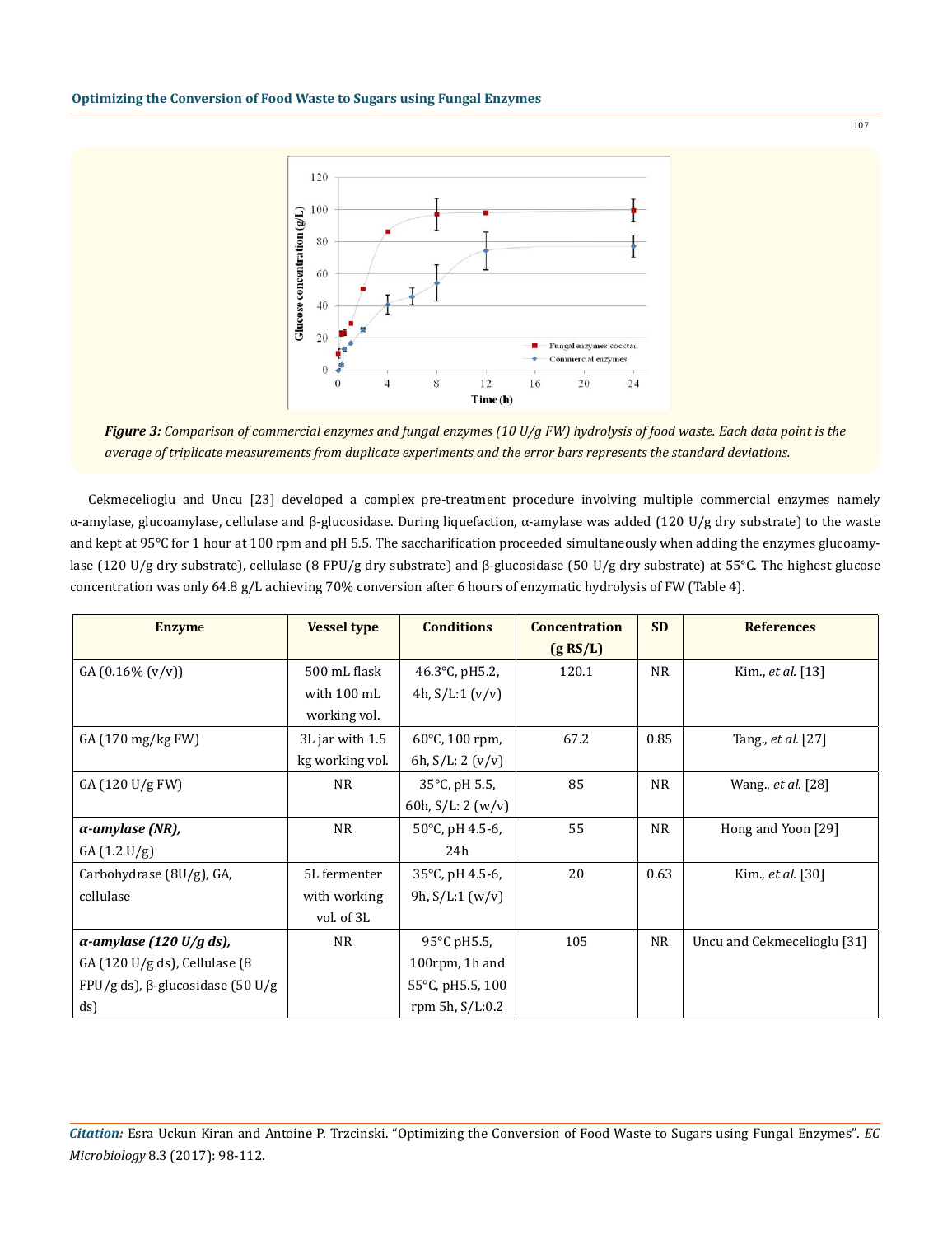| $\alpha$ -amylase (120 U/g ds), GA          | <b>NR</b>    | 95°C pH 5.5,                | 64.8  | <b>NR</b> | Cekmecelioglu and Uncu [32] |
|---------------------------------------------|--------------|-----------------------------|-------|-----------|-----------------------------|
| $(120 \text{ U/g ds})$ , cellulase (8 FPU/g |              | 100 $r$ pm, 1 $h$ and       |       |           |                             |
| ds), $\beta$ -glucosidase (50 U/g ds)       |              | 55°C, pH 5.5 100            |       |           |                             |
|                                             |              | rpm 5h, $S/L:0.1$           |       |           |                             |
| $\alpha$ -amylase (10 U/g FW),              | 500 mL flask | $55^{\circ}$ C, pH 4.5,     | 131.4 | 0.93      | Yan., et al. [33]           |
|                                             | with $400 g$ | 48h, S/L:1                  |       |           |                             |
| GA(120 U/gFW)                               | working vol. |                             |       |           |                             |
| $\alpha$ -amylase (10 U/g FW),              | 50 ml duran  | $85^{\circ}$ C, pH 5, 2.05h | 70.4  | 0.78      | This study                  |
|                                             | bottle       | and $60^{\circ}$ C, pH 5,   |       |           |                             |
| GA(5 U/gFW)                                 |              | 2h S/L: 0.35                |       | 0.82      |                             |
| Fungal mash GA (10 U/g FW)                  | 50 ml duran  | 60 $°C$ , pH 5, 24h         | 99.1  | 0.85      | This study                  |
|                                             | bottle       | S/L: 0.5                    |       |           |                             |
|                                             |              |                             |       | 0.95      |                             |
| Fungal mash GA (7 U/g FW) +                 | 50 ml duran  | 60 $\degree$ C, pH 5, 24h   | 140   | 0.95      | This study                  |
| fungal mash cellulose $(1$ FPU/g            | bottle       | S/L: 0.5                    |       |           |                             |
| FW)                                         |              |                             |       | 0.99      |                             |

*Table 4: Glucose concentrations and yields from FWs by enzymatic hydrolysis.* 

*GA: Glucoamylase; RS: Reducing sugar; ds: Dry substrate; S/L: solid loading (w/w); SD: Saccharification degree; NR: not reported.*

This is lower than the glucose concentration of 86 g/L obtained in this study after 4 hours hydrolysis of mixed FW with fungal mash (Figure 3). Although *A. awamori* is known to be an efficient producer of glucoamylases, it can also produce hydrolytic enzymes, such as amylases, proteases, cellulases and xylanases when growing on complex substrates, such as mixed FW in SSF [24,25]. It has been reported that fermented solids obtained from the SSF of babassu cake with *A. awamori* contained considerable activities of proteases, xylanases and cellulase activities besides amylases [25]. About 90 - 95% of starch in FW was hydrolyzed by the fungal mash produced in this study. This strengthens the hypothesis that this fungal mash contained other carbohydrases such as α-glucosidases, β-amylases, β-glucanases pullulanases, cellulases, xylanases hemicellulases, besides glucoamylase. The fungal mash produced in this study required only one step whereas the commercial enzymes treatment required two steps, each optimized for a particular enzyme. The temperature required for the fungal enzymes was also lower compared to the liquefaction step using α–amylase.

Various agricultural and kitchen waste residues were assessed for their ability to support the production of cellulase by *Trichoderma reesei* in solid state fermentation (Figure 4). Different FWs such as banana peel, soybean flour, potato peels, oat meal and orange waste were used as sole substrate to produce cellulases as the highest cellulase activities were reported using these substrates in the literature. The substrates were found to be well suited for fungal growth, producing good amounts of cellulases after 96 hours. The highest cellulase activity (12.2 FPU/mL) was obtained using oat meal (Figure 4).

*Citation:* Esra Uckun Kiran and Antoine P. Trzcinski. "Optimizing the Conversion of Food Waste to Sugars using Fungal Enzymes". *EC Microbiology* 8.3 (2017): 98-112.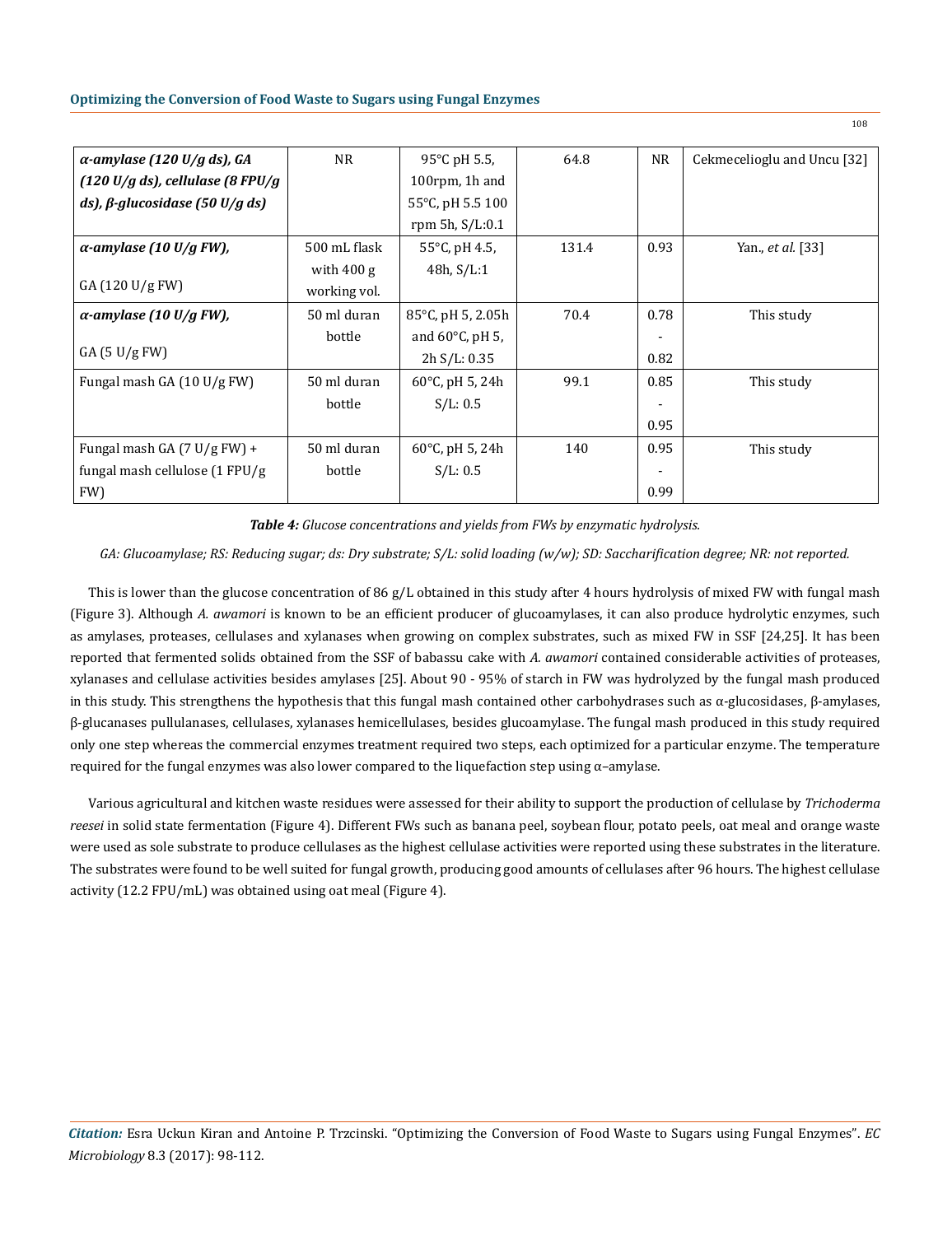

*Figure 4: Effect of different substrates on cellulase production using T. reesei using SSF at 25°C, 6 days. Data points show the averages from duplicate analyses.*

The effect of crude enzymes rich in GA and cellulase were then evaluated on the saccharification of FW. Figure 5 shows that a fungal mash rich in GA resulted in 115 g/L glucose after 24 hours hydrolysis, while only 36.5 g/L glucose was achieved using the fungal mash rich in cellulase. More significantly, the hydrolysis of complex FW was improved by the co-utilization of both enzymes cocktails together. Using 7 U/g FW GA and 1 FPU/g FW cellulase, a maximum of 140.1 g/L glucose was produced.



*Figure 5: Effect of GA and cellulase rich enzymes cocktails on glucose production using FW loading of 50%, at 60<sup>o</sup> C for 24 hours. Data points show the averages from duplicate analyses.*

*Citation:* Esra Uckun Kiran and Antoine P. Trzcinski. "Optimizing the Conversion of Food Waste to Sugars using Fungal Enzymes". *EC Microbiology* 8.3 (2017): 98-112.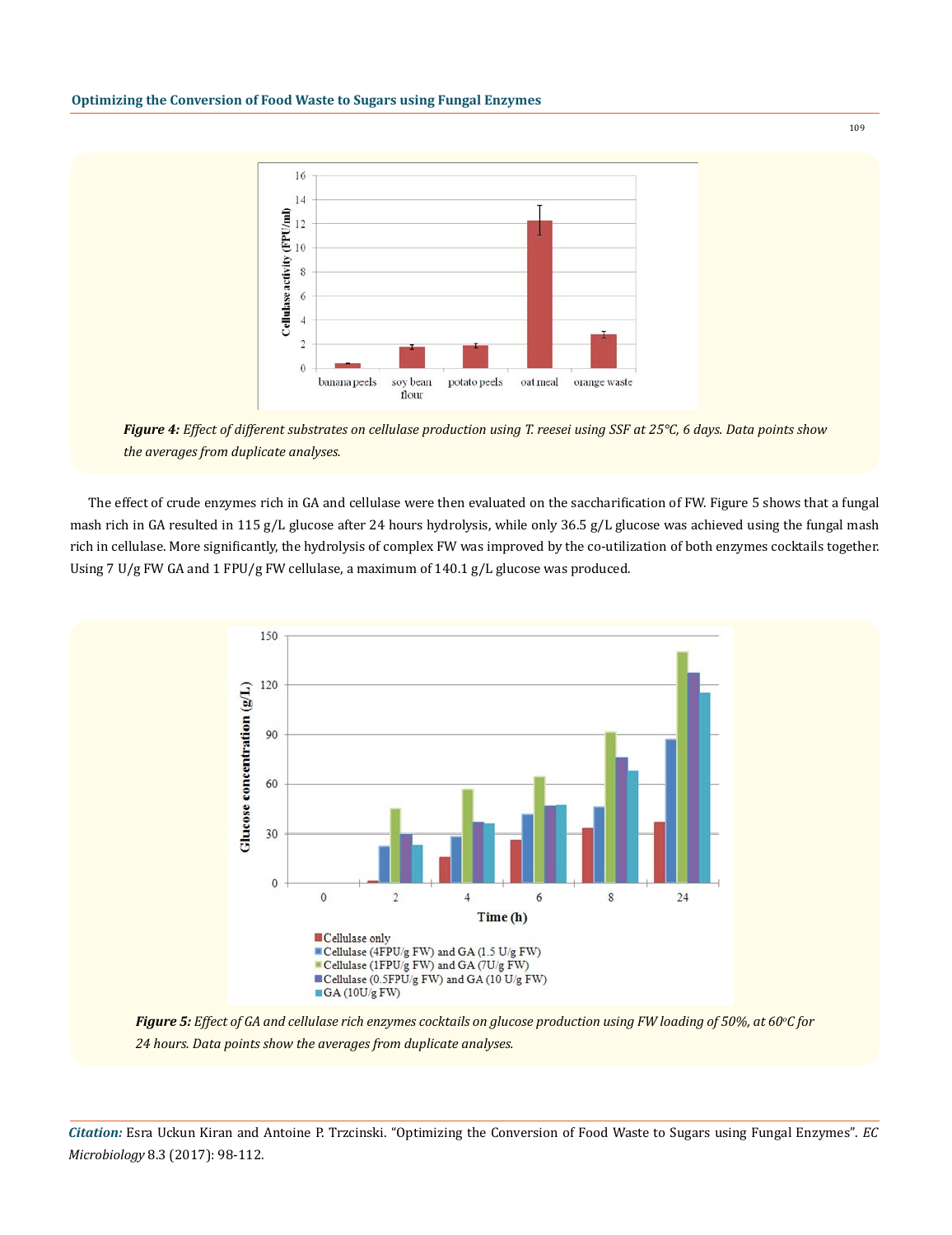110

The optimization of the hydrolysis step is very important for saving money and time. The glucose concentration obtained by fungal mash pretreatment was higher than those reported in the previous studies with commercial enzymes (Table 4). For instance, Kim., *et al.*  [22] reported that the higher food waste concentration caused a faster initial saccharification and larger reducing sugar production, and after 24 hours they obtained 98 g/L reducing sugars from the hydrolysis of 200 g/L food wastes using an enzyme cocktail produced from *Trichoderma harzianum*. In the study by Pleissner., *et al.* [26], a glucose concentration of 143 g/L was obtained after 48 hours fermentation. In this study, a similar titer was obtained in a shorter time of 24 hours.

#### **Conclusion**

In this work, modeling of enzymatic hydrolysis of domestic FW with α-amylase and glucoamylase was successfully performed using central composite design and response surface methodology. The effects of solids loading, enzyme loading, time and temperature as independent variables were investigated. All of the variables showed significant impact on enzymatic hydrolysis with the solids loading being the most significant. Under the optimum enzymatic hydrolysis conditions (22.4% solid loadings, 12.15 U/g FW at 85°C for 90 minutes.), the model validation experiment produced a maximum glucose experimental yield of 217 mg/g which represents an increase of 43% over the non-optimized controls at the central points (123.48 mg/g FW on average). *In situ* enzymes were produced using *A. awamori* growing under solid state fermentation, and the fungal mash rich in glucoamylase resulted in greater glucose concentration (99.1 g/L) compared to pure commercial enzymes (70.4 g/L). When cellulases (1 FPU/g FW) was combined with glucoamylase (7 U/g FW), a maximum of 140.1 g/L glucose was obtained which represents a significant advance in the production of glucose for the subsequent fermentation to platform chemicals or biofuels.

#### **Acknowledgements**

The authors gratefully acknowledge the financial support by National Environmental Agency, Singapore, grant number ETRP 1201 105.

# **Bibliography**

- 1. Lundqvist J., *et al*[. "Saving water: From field to fork curbing losses and wastage in the food chain". Stockholm International Water](http://www.siwi.org/wp-content/uploads/2015/09/PB_From_Filed_to_fork_2008.pdf) [Institute Stockholm Sweden \(2008\).](http://www.siwi.org/wp-content/uploads/2015/09/PB_From_Filed_to_fork_2008.pdf)
- 2. [FAO. "Towards the future we want: End hunger and make the transition to sustainable agricultural and food systems" \(2012\).](http://www.fao.org/docrep/015/an908e/an908e00.pdf)
- 3. Smith AK., *et al*. "Waste Management Options and Climate Change: Final Report" (2001).
- 4. El-Fadel M., *et al*[. "Environmental impacts of solid waste landfilling".](http://www.sciencedirect.com/science/article/pii/S0301479785701314) *Journal of Environmental Management* 50.1 (1997): 1-25.
- 5. [Han SK and HS Shin. "Biohydrogen production by anaerobic fermentation of food waste".](http://www.sciencedirect.com/science/article/pii/S0360319903002301) *International Journal of Hydrogen Energy* [29 \(2004\): 569-577.](http://www.sciencedirect.com/science/article/pii/S0360319903002301)
- 6. [Ohkouchi YY Inoue. "Impact of chemical components of organic wastes on l\(+\)-lactic acid production".](https://www.ncbi.nlm.nih.gov/pubmed/16546378) *Bioresource Technology* 98.3 [\(2007\): 546-553.](https://www.ncbi.nlm.nih.gov/pubmed/16546378)
- 7. [Sakai KY Ezaki. "Open L-lactic acid fermentation of food refuse using thermophilic bacillus coagulans and fluorescence in situ hy](http://www.sciencedirect.com/science/article/pii/S1389172306706107)bridization analysis of microflora". *[Journal of Bioscience and Bioengineering](http://www.sciencedirect.com/science/article/pii/S1389172306706107)* 101.6 (2006): 457-463.
- 8. Wang Q X., *et al*[. "Bioconversion of kitchen garbage to lactic acid by two wild strains of Lactobacillus species".](https://www.ncbi.nlm.nih.gov/pubmed/16194915) *Journal of Environmen[tal Science and Health - Part A Toxic/Hazardous Substances and Environmental Engineering](https://www.ncbi.nlm.nih.gov/pubmed/16194915)* 40.10 (2005): 1951-1962.
- 9. Yang SY., *et al*[. "Lactic acid fermentation of food waste for swine feed".](https://www.ncbi.nlm.nih.gov/pubmed/16257200) *Bioresource Technology* 97.15 (2006): 1858-1864.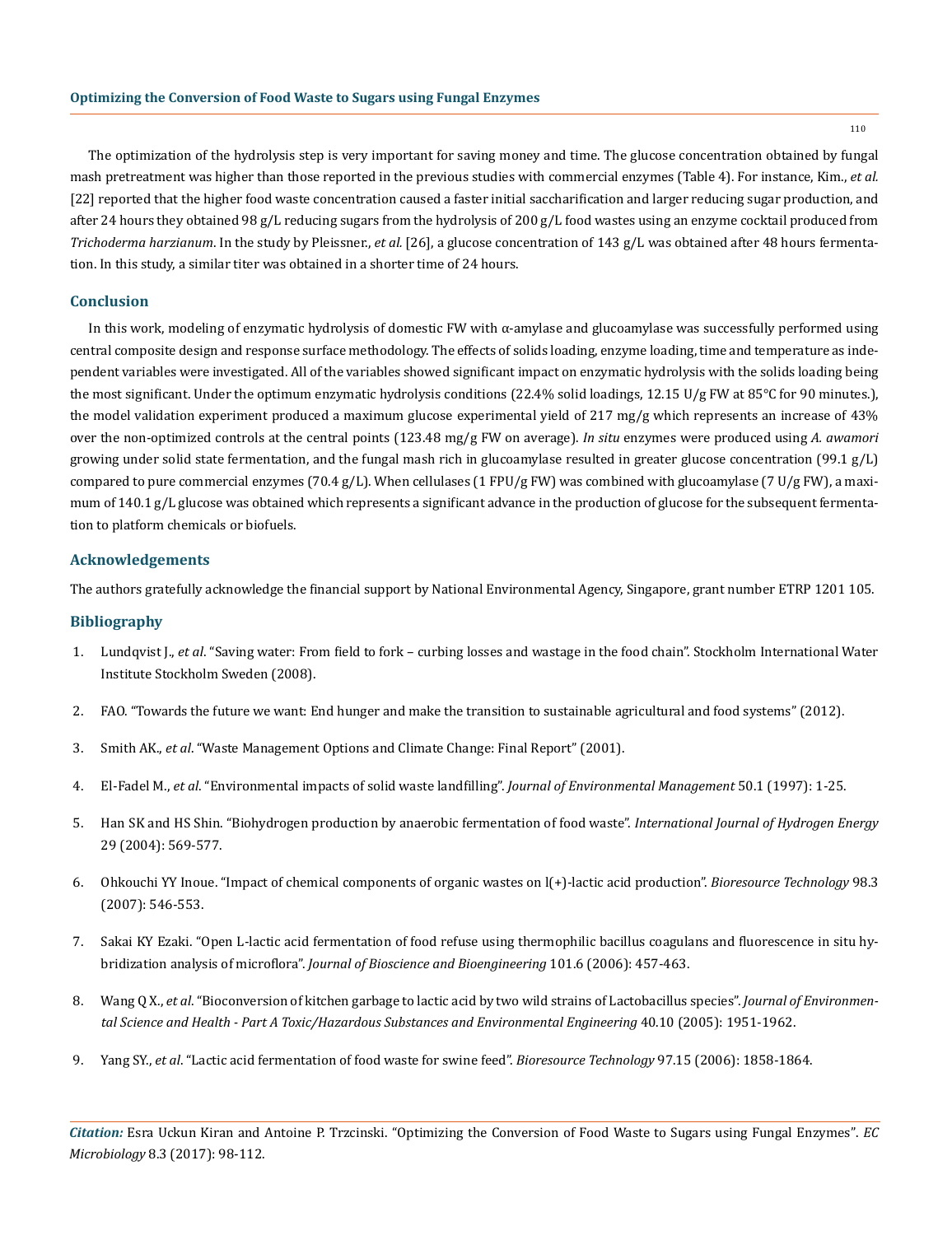# **Optimizing the Conversion of Food Waste to Sugars using Fungal Enzymes**

- 10. Zhang CG., *et al*[. "The anaerobic co-digestion of food waste and cattle manure".](https://www.ncbi.nlm.nih.gov/pubmed/23246757) *Bioresource Technology* 129 (2013): 170-176.
- 11. Zhang MP., *et al*[. "Improved bioethanol production through simultaneous saccharification and fermentation of lignocellulosic agri](https://www.researchgate.net/publication/225487600_Improved_bioethanol_production_through_simultaneous_saccharification_and_fermentation_of_lignocellulosic_agricultural_wastes_by_Kluyveromyces_marxianus_6556)cultural wastes by Kluyveromyces marxianus 6556". *[World Journal of Microbiology and Biotechnology](https://www.researchgate.net/publication/225487600_Improved_bioethanol_production_through_simultaneous_saccharification_and_fermentation_of_lignocellulosic_agricultural_wastes_by_Kluyveromyces_marxianus_6556)* 26.6 (2010): 1041-1046.
- 12. Koike YMZ., *et al*[. "Production of fuel ethanol and methane from garbage by high-efficiency two-stage fermentation process".](https://www.ncbi.nlm.nih.gov/pubmed/19914584) *Journal [of Bioscience and Bioengineering](https://www.ncbi.nlm.nih.gov/pubmed/19914584)* 108.6 (2009): 508-512.
- 13. Kim JK., *et al*[. "Statistical optimization of enzymatic saccharification and ethanol fermentation using food waste".](http://www.sciencedirect.com/science/article/pii/S135951130800216X) *Process Biochemistry* [43.11 \(2008\): 1308-1312.](http://www.sciencedirect.com/science/article/pii/S135951130800216X)
- 14. [Davis RA. "Parameter estimation for simultaneous saccharification and fermentation of food waste into ethanol using matlab simu](https://www.ncbi.nlm.nih.gov/pubmed/18401750)link". *[Applied Biochemistry and Biotechnology](https://www.ncbi.nlm.nih.gov/pubmed/18401750)* 147.1-3 (2008): 11-21.
- 15. Bernfeld P. "Amylase Alpha and Beta". *Methods in Enzymology* 1 (1955): 149-158.
- 16. Uçkun KE., *et al*[. "Glucoamylase production from food waste by solid state fermentation and its evaluation in the hydrolysis of do](https://www.biofueljournal.com/article_6167_542.html)mestic food waste". *[Biofuel Research Journal](https://www.biofueljournal.com/article_6167_542.html)* 1.3 (2014): 98-105.
- 17. AOAC Official Methods of Analysis. Association of Official Analytical Chemists: Washington DC (2001).
- 18. [Hara A and NS Radin. "Lipid extraction of tissues with a low toxicity solvent".](https://www.ncbi.nlm.nih.gov/pubmed/727482) *Analytical Biochemistry* 90.1 (1978): 420-426.
- 19. Bahcegul E., *et al*[. "Selecting the right blood glucose monitor for the determination of glucose during the enzymatic hydrolysis of](https://www.ncbi.nlm.nih.gov/pubmed/21880485)  [corncob pretreated with different methods".](https://www.ncbi.nlm.nih.gov/pubmed/21880485) *Bioresource Technology* 102.20 (2011): 9646-9652.
- 20. Ghose TK. "Measurement of cellulase activities". *Pure and Applied Chemistry* 59.2 (1987): 257-268.
- 21. Soni SK., *et al*[. "Enhanced production of α-amylase from bacillus subtilis subsp. spizizenii in solid state fermentation by response](http://onlinelibrary.wiley.com/doi/10.1002/star.201100119/abstract) [surface methodology and its evaluation in the hydrolysis of raw potato starch".](http://onlinelibrary.wiley.com/doi/10.1002/star.201100119/abstract) *Starch/Staerke* 64.1 (2012): 64-77.
- 22. Kim KC., *et al*[. "Saccharification of food wastes using cellulolytic and amylolytic enzymes from Trichoderma harzianum FJ1 and its](https://wenku.baidu.com/view/a42caa60ddccda38376baf15.html)  kinetics". *[Biotechnology and Bioprocess Engineering](https://wenku.baidu.com/view/a42caa60ddccda38376baf15.html)* 10.1 (2005): 52-59.
- 23. [Cekmecelioglu D and ON Uncu. "Kinetic modeling of enzymatic hydrolysis of pretreated kitchen wastes for enhancing bioethanol](https://www.researchgate.net/publication/230836530_Kinetic_modeling_of_enzymatic_hydrolysis_of_pretreated_kitchen_wastes_for_enhancing_bioethanol_production)  production". *[Waste Management](https://www.researchgate.net/publication/230836530_Kinetic_modeling_of_enzymatic_hydrolysis_of_pretreated_kitchen_wastes_for_enhancing_bioethanol_production)* 33.3 (2013): 735-739.
- 24. Koutinas AA., *et al*[. "Cereal-based biorefinery development: Integrated enzyme production for cereal flour hydrolysis".](https://www.ncbi.nlm.nih.gov/pubmed/17009318) *Biotechnology [and Bioengineering](https://www.ncbi.nlm.nih.gov/pubmed/17009318)* 97.1 (2007): 61-72.
- 25. López JA., *et al*[. "Characterization of multienzyme solutions produced by solid-state fermentation of babassu cake for use in cold](http://www.sciencedirect.com/science/article/pii/S1369703X1300171X)  hydrolysis of raw biomass". *[Biochemical Engineering Journal](http://www.sciencedirect.com/science/article/pii/S1369703X1300171X)* 77 (2013): 231-239.
- 26. Pleissner D., *et al*[. "Fungal hydrolysis in submerged fermentation for food waste treatment and fermentation feedstock preparation".](https://www.researchgate.net/publication/260445257_Fungal_hydrolysis_in_submerged_fermentation_for_food_waste_treatment_and_fermentation_feedstock_preparation)  *[Bioresource Technology](https://www.researchgate.net/publication/260445257_Fungal_hydrolysis_in_submerged_fermentation_for_food_waste_treatment_and_fermentation_feedstock_preparation)* 158 (2014): 48-54.
- 27. Tang YQ., *et al*[. "Ethanol production from kitchen waste using the flocculating yeast Saccharomyces cerevisiae strain KF-7".](https://www.researchgate.net/publication/223059473_Ethanol_production_from_kitchen_waste_using_the_flocculating_yeast_Saccharomyces_cerevisiae_strain_KF-7) *Biomass Bioenergy* [32.11 \(2008\): 1037-1045.](https://www.researchgate.net/publication/223059473_Ethanol_production_from_kitchen_waste_using_the_flocculating_yeast_Saccharomyces_cerevisiae_strain_KF-7)

*Citation:* Esra Uckun Kiran and Antoine P. Trzcinski. "Optimizing the Conversion of Food Waste to Sugars using Fungal Enzymes". *EC Microbiology* 8.3 (2017): 98-112.